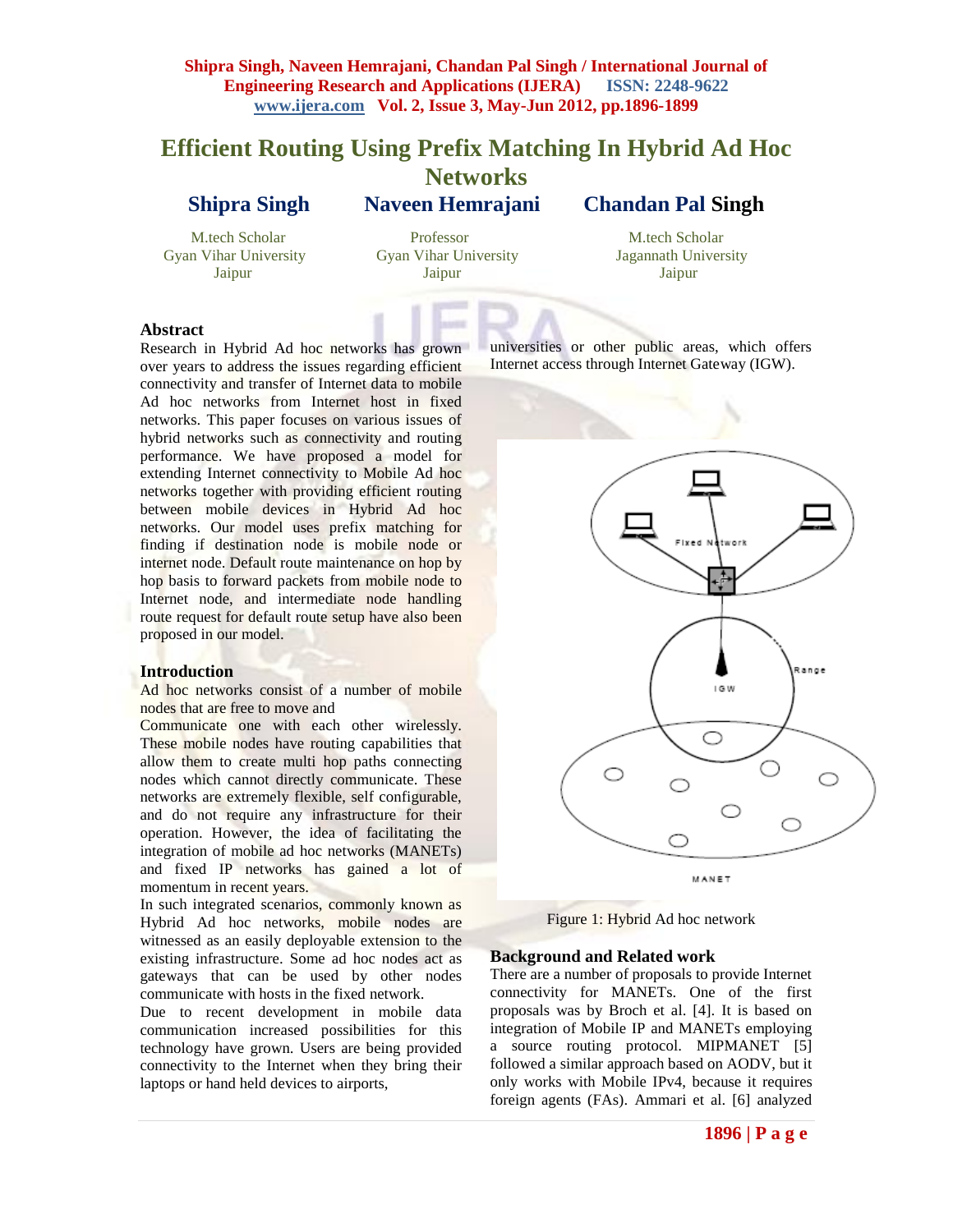the performance of mobile gateways in a MANET based on the DSDV routing protocol.

The proposal from Singh et al. [7] defines the gateways as those nodes that are one hop away from the access router. Access routers are expected to be equipped with a wireless interface. The first node becoming a gateway is called the default gateway, and is responsible for sending out periodic gateway advertisements.

### **WAKIKAWA**

The IETF draft Global Connectivity for IPv6 Mobile Ad Hoc Networks [2] defines how a mobile node can derive an IPv6 global address based on a prefix from a gateway and use it to communicate with nodes in the Internet. Wakikawa proposal defines two different mechanisms to discover the gateway:

• Periodic flooding of gateway advertisement (GWADV) messages from the gateways

• Reactive flooding of a gateway solicitation (GWSOL) message from the node and subsequent unicast GWADV from the gateway the first approach is completely proactive, whereas the latter is completely reactive.

According to the IETF draft (Globalv6), these messages can be implemented by

simply adding an I flag to existing RREQ and RREP messages, indicating that this particular route refers to external connectivity. However, the specification allows for the use of other special control messages such as ICMP packets. A GWADV message contains the global IPv6 address of the gateway, the network prefix advertised by the gateway, the prefix length and the lifetime associated with this information.

When a node receives a GWADV message proactively or reactively, the mobile node is able to derive an IPv6 address which belongs to the advertised network prefix.

After that, the mobile node creates a default route in its routing table, pointing to the selected gateway. In addition, it also adds a host-based route toward the IPv6 address of the gateway. These route entries are updated periodically to guarantee a seamless interworking.

### **JELGER**

C Jelger et al. proposed an Internet draft entitled Gateway and Address Auto-Configuration for IPv6 Networks [3]. This proposal is a proactive approach in which the gateways advertise themselves by periodically flooding gateway information (GW INFO) messages. Unlike other approaches, the flooding of these messages is based on the idea of prefix continuity.

#### **Related work**

There is an AODV implementation developed at Uppsala University- Sweden, for Internet connectivity to Hybrid Ad hoc networks.

### **Overview of AODV-UU**

AODV-UU is Linux implementation of ad hoc routing protocol which is developed by UPPSALA University, Sweden. It contains all the feature of AODV.

#### **Features of AODV-UU**

- Routing Table
- IP Route Resolving Mechanism
- On-demand Route Discovery
- Routing Table Soft Table

#### **Proposed model**

#### **Determining Node's location**

Internet gateway and MANET nodes uses same subnet prefix IP address. By using prefix match MANET node know that destination node is a mobile node (located in MANET) or fixed node (located in the Internet).

### **Gateway Discovery**

Mobile node uses default route on hop by hop basis to send packets to external nodes, it get this default route by broadcasting RREQ with packets external destination address, nodes receiving this route request first check for destination address locality, if requested destination is MANET node it response accordingly to AODV. Or if it is external node it replies with default route entry. Or if this route request reaches to IGW, Internet gateway send route reply with default route entry.

### **Forwarding**

Mobile node sends packets to external node using default route on hop by hop basis.

Default route contain default route entry and next hop towards gateway. Mobile Node checks packet destination address locality, if this packet is destined to external node then forward packet to next hop of default route entry. This process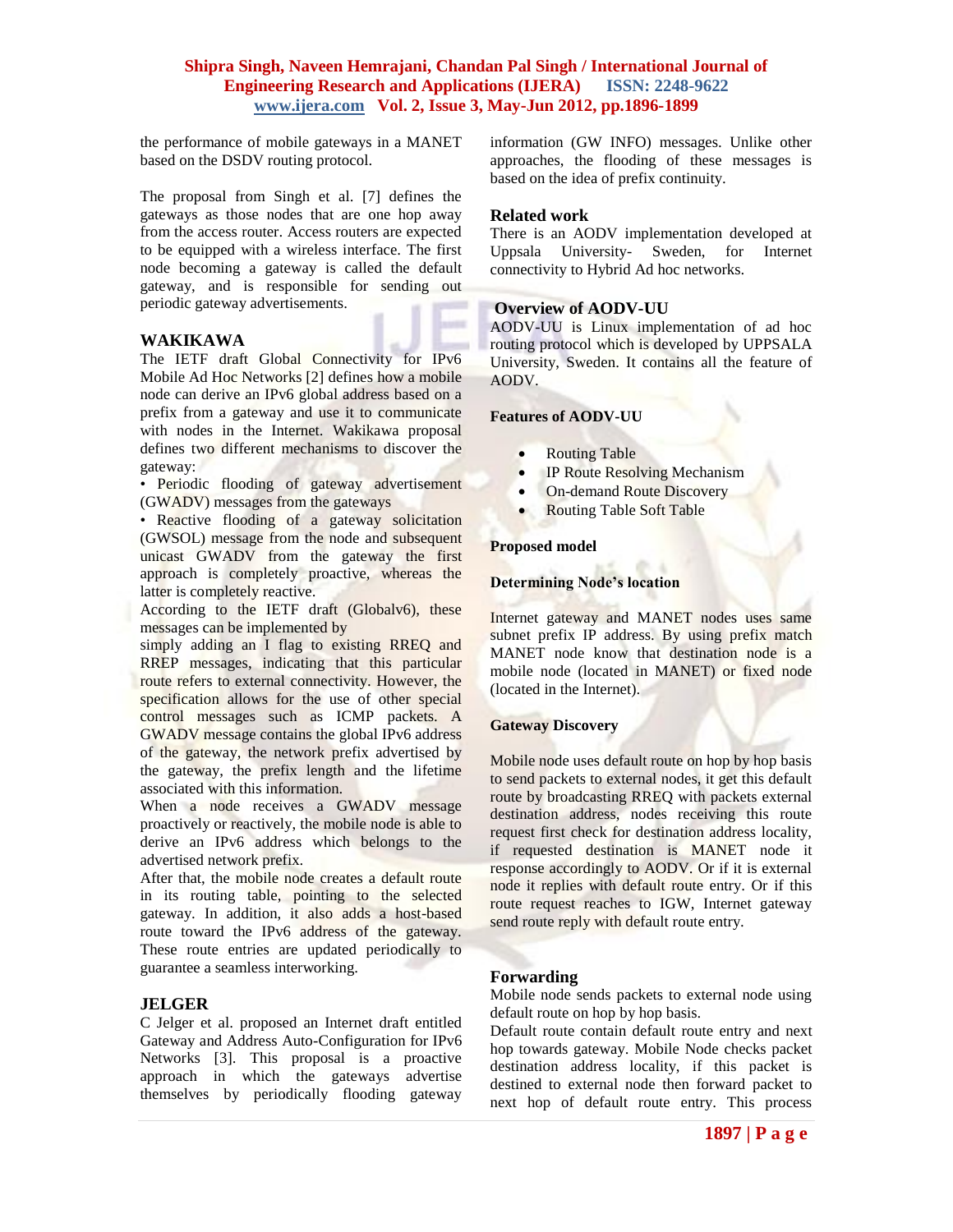Repeats until it reaches to gateway and gateway forward this packet on fixed channel.



### **Performance Evaluation**

The NS-2 (Network Simulator) is a discrete event driven simulator used for implementation and simulations of various network protocols. It is freely distributed, open source and is widely used for academic and research from the past 10 years. It is a de facto standard in networking research.

### **Simulation topology**

We use NS-2 version 2.26 and the NS-2 AODV-UU implementation of AODV, to implement and compare our proposed model. We scale the number of nodes from 2 to 12 mobile nodes, incrementing by two at a time.

Simulation Parameters

| Parameter Used            | Value of the parameter |
|---------------------------|------------------------|
| Traffic                   | <b>TCP</b>             |
| Number of nodes           | 20                     |
| <b>Maximum Connection</b> | $2 - 12$               |
| Simulation Time           | 200 Seconds            |
| Simulation Grid Size      | 500m X 500m            |
| Packet Size               | 512 Bytes              |

## **Result**

The results are computed by tracing the output files generated by NS-2 simulator during simulation. This approach outperforms AODV-UU with default route setup using TCP traffic in terms of routing load and end to end delay.

# **Normalized routing load**

Our proposed model uses locality check with prefix matching for finding if a destination node is mobile node or node in fixed network, rather than doing network wide search in Wakikawa model, a complete network wide search has been avoided. And Intermediate node response to acquire default routes, instead of IGW response in Wakikawa model for default route acquisition results in improved performance.



# **Average End to End delay**



If link breaks occur while source node is transferring packets to Internet node default route is invalidated and in Wakikawa model to get new